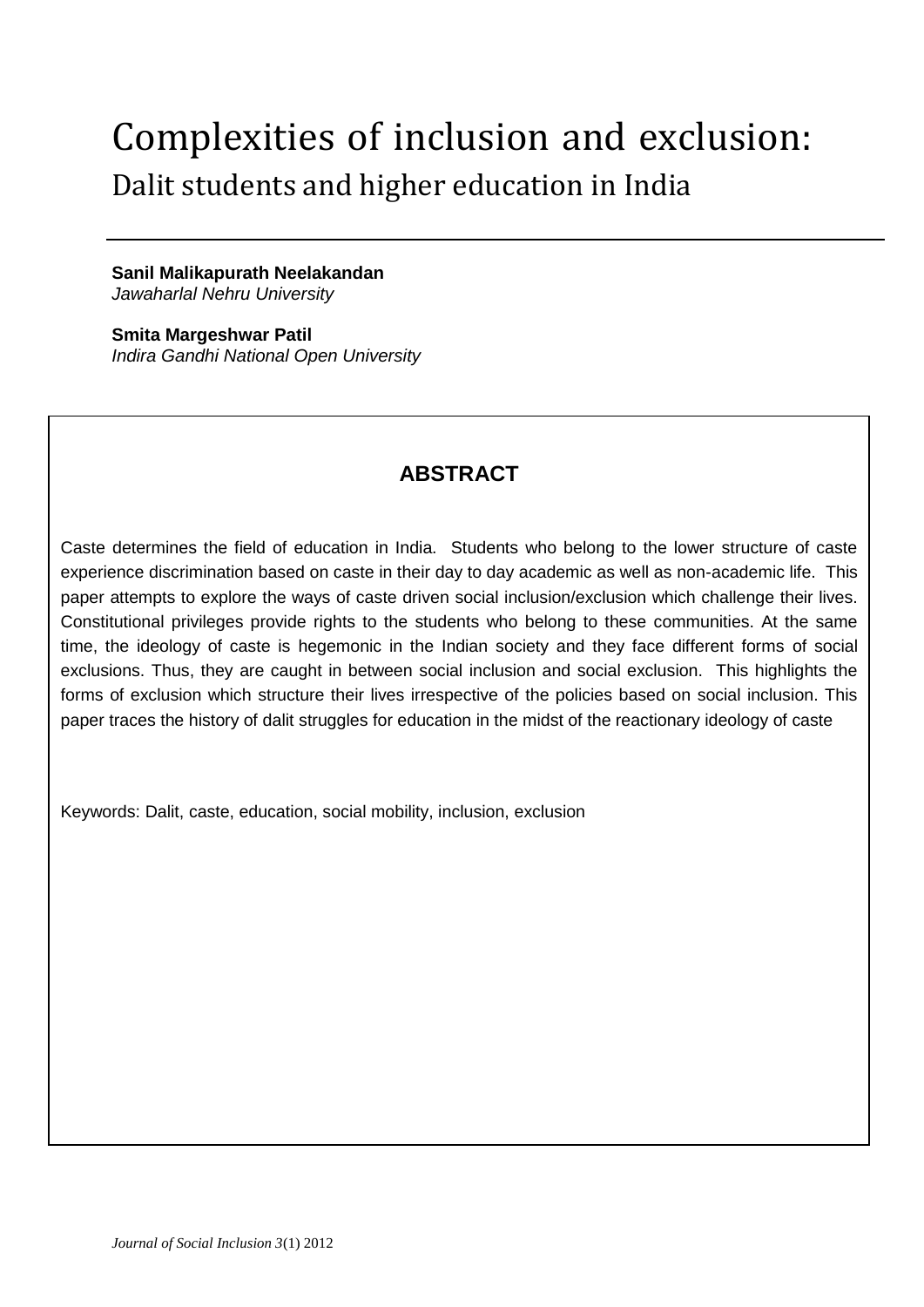### **Introduction**

This paper is based on the experiences of dalit students in the field of Indian higher education. It will explore the ways in which caste based-social locations determine the existence and mobility of dalit students. This article focuses on five key themes: history of the idea-'dalit'; nature of caste; dalit struggles for education; portrait of the included/excluded and reflections on resistance. The complex realities that structure the life chances of dalit students have to be examined in context of the debates on the caste in India.

# **History of the idea -'dalit'**

The social spaces of dalits have become an enduring theme in the social sciences in India. History of the idea called dalit abounds with struggles of the oppressed by the caste for the practice of that idea. It is symbolic and revolutionary in nature. It is argued that Mahatma Gandhi used the term *Harijan* to refer to untouchables and it was earlier used by the saint from Gujarat called Narasinh Mehta. On the other hand, B.R. Ambedkar, the organic dalit intellectual, denounced it as a pejorative and introduced the term 'dalit' in his publication *Bahishkrut Bharath* to signify the broken, oppressed life of 'untouchables'. The word 'harijan' questioned the legitimacy of ancestry of untouchables (Jaffrelot, 2004, p.182). Ambedkar stresses that:

> …dalithood is a kind of life conditions which characterize the exploitation, suppression and marginalization of dalits by the social, economic, cultural political domination of the uppercastes, Brahmanic ideology' (Ambedkar, Cited in Guru ,2006,p. 259)

According to Gopal Guru, the term 'dalit' is human centered rather than the god centered term 'harijan' (Guru, 2006, p.261). It is argued that the radical dalit movement from Maharashtra called Dalit Panthers considered it as a 'revolutionary category' which has 'hermeneutic ability' to engage with the major sections of the people. It also possesses a materialist epistemology (Guru, 2006, p.257).The terms such as 'untouchables' and 'scheduled castes' are also interchangeable and used to refer to this category of people. The following section attempts to deliberate on some of the important debates on the category of caste.

# **Nature of Caste**

Interpretations of the category of caste vary according to the ideology of the scholars, movements and so on. We include the explanations of dalit and non-dalit intellectuals on caste. We emphasise the identity of the intellectuals because dalit intellectuals such as Ambedkar provided theory and praxis for the struggle against caste.

B. R. Ambedkar (1891-1956) studied in Columbia University and the London School of Economics. According to Meera Nanda, Ambedkar 'hybridized' the thoughts of the philosophers such as John Dewey and Buddha (Nanda, 2006, p.4). He founded a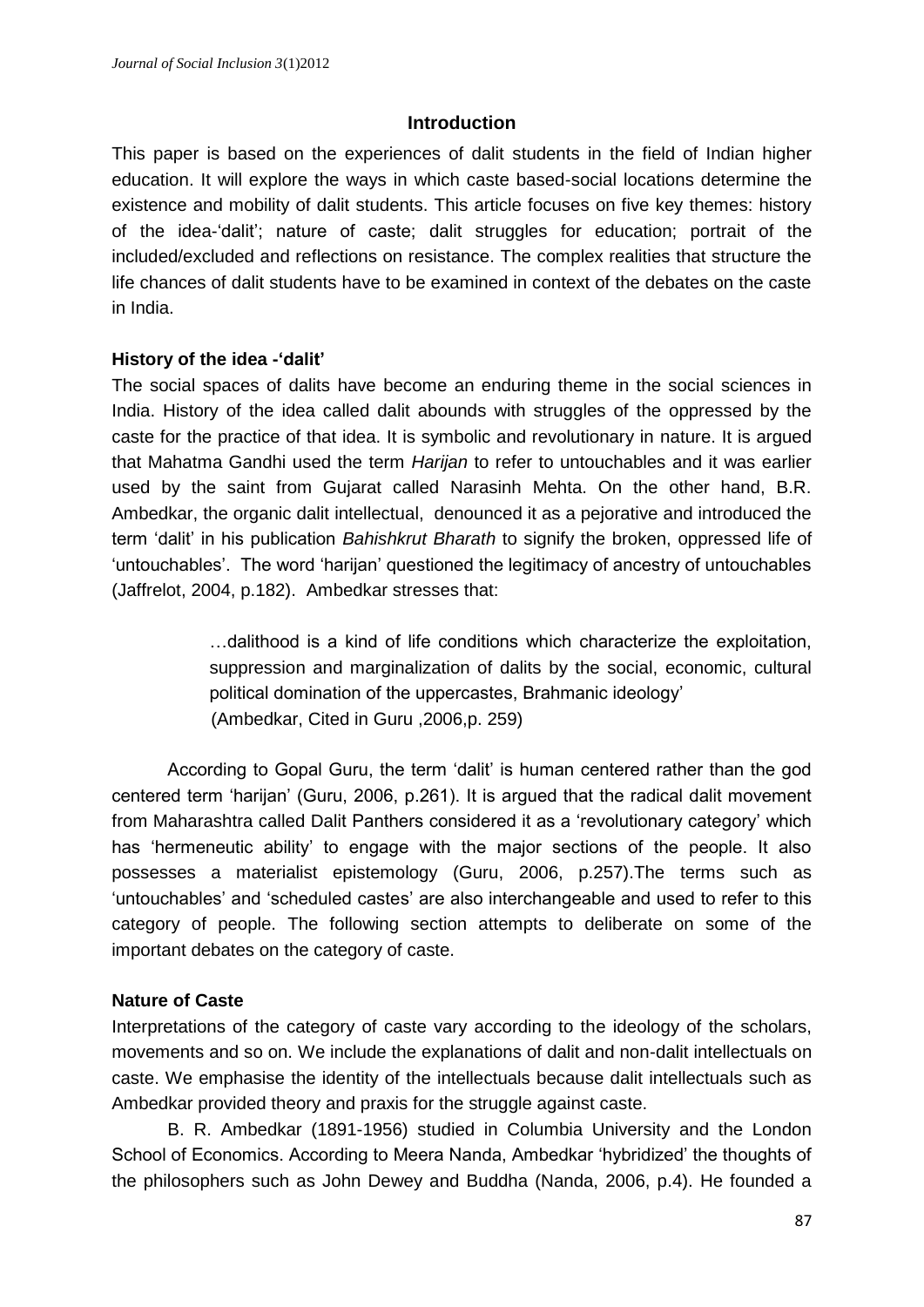political party named 'Independent Labour Party' in the year 1936. He also formed an organization called 'Scheduled Caste Federation' in the year 1942. He demanded a separate electorate for the untouchables from the British rulers. He became the minister of law and head of the drafting committee of the constitution (Jaffrelot, 2004, pp.4-5).

Ambedkar described caste as a 'hoary institution which is familiar and unexplained in nature' (Ambedkar, 2006, p.132). Caste is recognized by many as a counterproductive institution but not analyzed due to certain interests related to power. Ambedkar challenges some of the ethnologists' ideas on the category of caste. Caste, according to Senart is a 'close, traditional and independent organization' which comprises chief and council, in which the members are linked by similar occupations and they gather during festivals. At the same time, they have particular notions of marriage, food and ceremonial pollutions. Senart argued that they possess particular jurisprudence which maintains power through penalties over its members. Those who do not obey these codes of law are excluded from that group (Senart, cited in Ambedkar, 2006, p.132). On the other hand, Nesfield interpreted caste as a 'class of community' who do not maintain any relationship with other communities and do not indulge in marriage and dining outside their community (Nesfield, cited in Ambedkar, 2006, p.132). Sir H. Risley argued that caste as a homogenous community with common name and human/divine ancestor (Risley, cited in Ambedkar, 2006, 2006, p.132). Caste, according to Dr. Ketkar, possess certain membership that is connected within the members, and marriage outside caste is restricted (Ketkar, cited in Ambedkar, 2006, p.132). Ambedkar asserted that the aforementioned views on caste reduced caste to an 'isolated unit' and failed to explore the relations within the whole system of caste. Ambedkar questioned Senart's view by asserting that the idea of pollution is linked to priestly ceremonialism and it will remain as a feature of caste till caste maintains its religious nature (Ambedkar, 2006, p.134). He also scrutinizes Nesfield for not analyzing the exclusiveness related to caste. Ketakar, for Ambedkar, misconceived the 'prohibition of intermarriage' and 'membership of autogeny 'as two separate characteristics which are the obverse and reverse sides of the same model' (Ambedkar, 2006, p.135). Ambedkar appreciated Ketkar as one scholar who tried to explore the system of caste and emphasize prohibition of intermarriage as the 'essence of caste'. As Ambedkar explains:

Caste in India means an artificial chopping of the population into fixed and definite units, each one prevented from fusing in to another through the custom of endogamy. Thus, the conclusion is inevitable that Endogamy is the only characteristic that is peculiar to caste , and if we succeed in showing how endogamy is maintained we shall practically have proved the genesis and also the mechanism of caste (2006, p.135).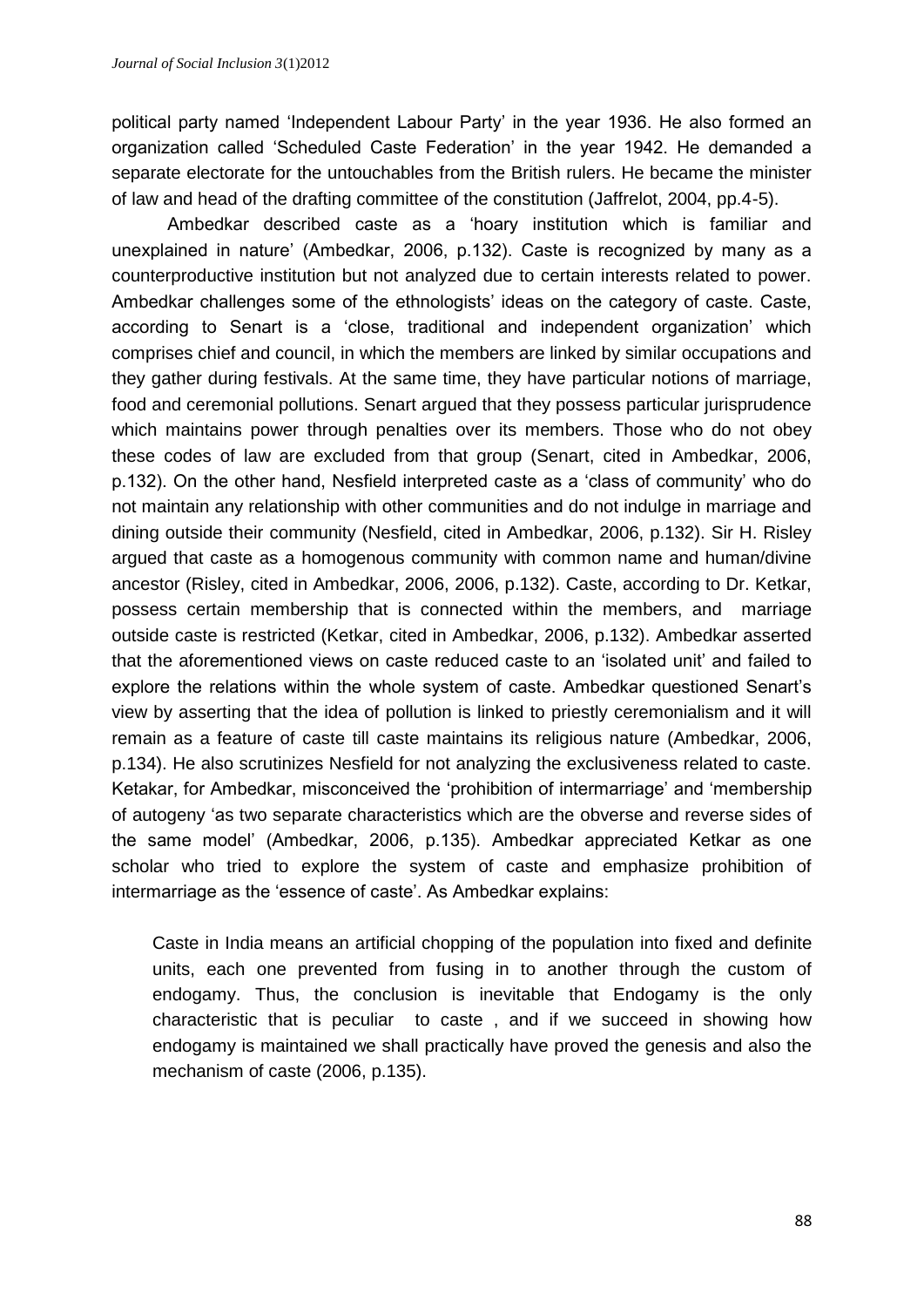Ambedkar in one of his epoch shattering works argues:

Caste is a notion; it is a state of the mind. The destruction of caste does not mean the destruction of a physical barrier. It means a notional change. (1989, p.68)

Caste, according to Anand Chakravarti, is also linked to the rights related to principal modes of production such as the land. Thus, it determines the communities who are part of the agrarian class structure. Caste structures the agrarian class structure in Bihar and decides the access and exclusion related to land based on how one is located in the class structure. This caste dynamics converts in to caste based violence in Bihar. This form of caste consolidation of the dominant castes converted in to atrocities against dalits in Bihar (Chakravarti, 2006, pp.78-79)

The caste system and hierarchy based on Hindu religion, according to Sukhdeo Thorat, challenges the universal human rights frame work. Thus, the Hindu religious and social order creates conflict on the discourse of human rights. There is constitution based legal support to the dalits such as the Anti-untouchability Act-1955, the Protection of Civic Rights Act-1975 and the Prevention of Atrocities Act-1989. It is stated that constitutional privileges have changed the lives of dalits and tribals (Srinivas, 2006, p.154) However, Sukhdeo Thorat argued that 'caste discrimination' and untouchability' exist outside the realm of 'non-legal process'. By using the category of 'non-legal process', he refers to the majority of Hindus who dominate the religious and economic spheres in India and it is also percolated into state machineries such as the police and executive who are meant to practise the law (Thorat, 2004, p.4). The legal provisions such as Article 17 considers untouchability as an offence and argue that it should not be practised by the people. Those who practise untouchability can be punished on the basis of the Anti-Untouchability Act, 1955. This act was amended in the year 1976 and was endorsed as the Protection of Civil Rights Act (PCR). According to Sukhdeo Thorat:

The PCR Act provides penalties for refusing admission to hospitals, or temples etc., for refusing to sell goods or vendor services for preventing the exercise of any rights under Article 17 (which includes access to shops, public restaurants and places of public entertainment or wells, tanks, public bathing places, roads and places of public resort) for demanding unlawful compulsory labour from the untouchables, like scavenging, sweeping, removal of carcasses, flaying animals or removing the umbilical cord or any job of similar nature. (Thorat, 2004, p 6)

The Government of India also passed the Scheduled Caste/Tribes Prevention of Atrocities Act which prohibits atrocities against dalits and scheduled tribes. This Act was enacted to prevent atrocities such as 'forcing them (dalits) to eat human excreta, dumping carcasses or other waste matter in their (dalits') premises, polluting the drinking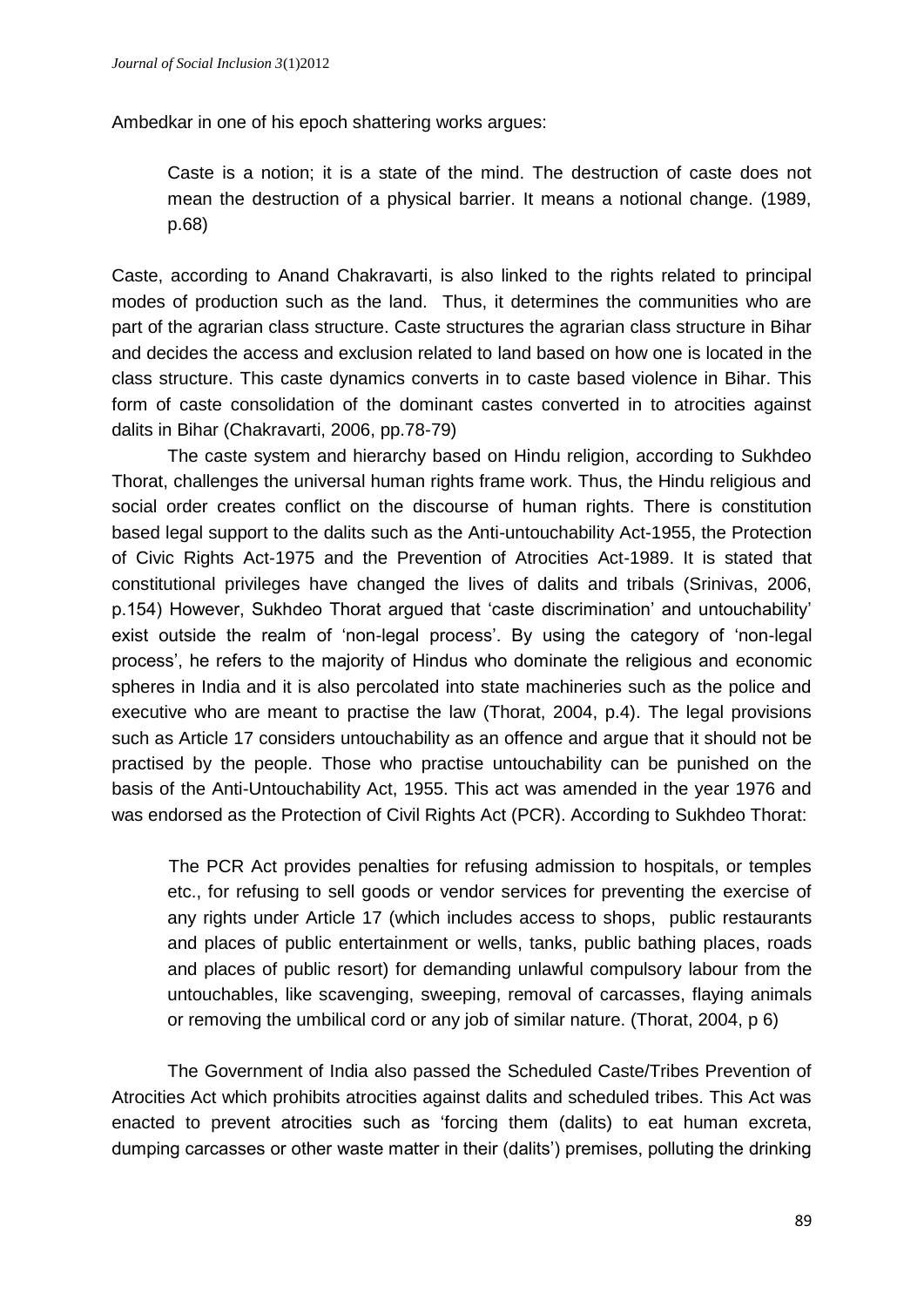water used by them (dalits), implicating them (dalits) in false cases.' (Commission for Scheduled Castes /Scheduled Tribes, 1998, cited in Thorat, 2004, p. 6).

However, one has to understand the number of human rights violation of the dalits in India. Sukhdev Thorat demonstrates the average number of human rights violations of dalits such as '480 during 1950s, 903 during 1960s , 3,240 during 1970s and 3,875 during 1980s, 1,672 during 1990s and so on (Thorat, 2004, p 11). Caste identities also get articulated in the milieu of politics. Politicians deploy the caste locations of the people and manipulate the polity in a contested fashion. Governmental aspects of secular organization of caste, according to Rajni Kothari, are reflected in the caste based formations of power. Thus, caste gets legitimized through its secular avatar. Political consciousness of oppressed communities transformed them into a political class. They challenge the exploiting uppercastes through their political articulations. Cooption through different caste members is carried out through caste federations (Kothari, 2006, pp.183-206). In what ways does caste exist in the contemporary India?

Sociologists such as Andre Beteille questioned the perceptions of the educated class who believe that caste does not exist in India. They exhibit a form of selfdeception. He analyses matrimonial advertisements which produce constructions such as 'good family', 'status of family', 'cultured family', 'caste dowry no bar' and so on (Beteille, 2000, pp.163-164). Caste corrupts the basic principle of fraternity which is stated in the Preamble of the Constitution of India (Krishnan, 2006, p.3). Thus, caste polarizes the different spheres of India. In the following section, we examine the trajectory of the mobilization of dalits for education.

#### **Dalit struggles for education.**

Organic dalit and other non-brahmin intellectuals questioned caste that acts as an impediment for the education and empowerment of the dalits and other castes that faced the oppression on the basis of caste. Paradoxically, it is contested that higher castes achieved social mobility through colonial education and lower castes turned in to occupations based on liquor and the hides trade that are abhorred by the upper castes (Srinivas, 2006, p.157). What are the forms of dalit struggles that are erased from the value-neutral, common, mainstream field of social sciences? The history of the struggles by organic dalit intellectuals help us to understand their theoretical and pragmatic engagements with the questions related to education and social mobility.

B. R. Ambedkar provided a radical slogan such as 'educate, agitate and organize' for the upliftment of dalits. He was influenced by one of the most radical anti-caste intellectuals, Mahatma Jotiba Phule from Maharashtra. In order to challenge the caste system, Phule decided to learn the Hindu scriptures. This passion for knowledge resulted in the formation of schools for girls in the year 1848. He also trained his wife Savitribai Phule as a teacher. Phule started high schools and adult schools (cited in Patil, 2008, pp.25-27). Phule wrote a play named "The Third Eye" in the year 1885. It is argued that this play questioned the symbolic capital of Brahmins and debunked the dominance of brahmanic knowledge systems (Patil, 2008, p.32)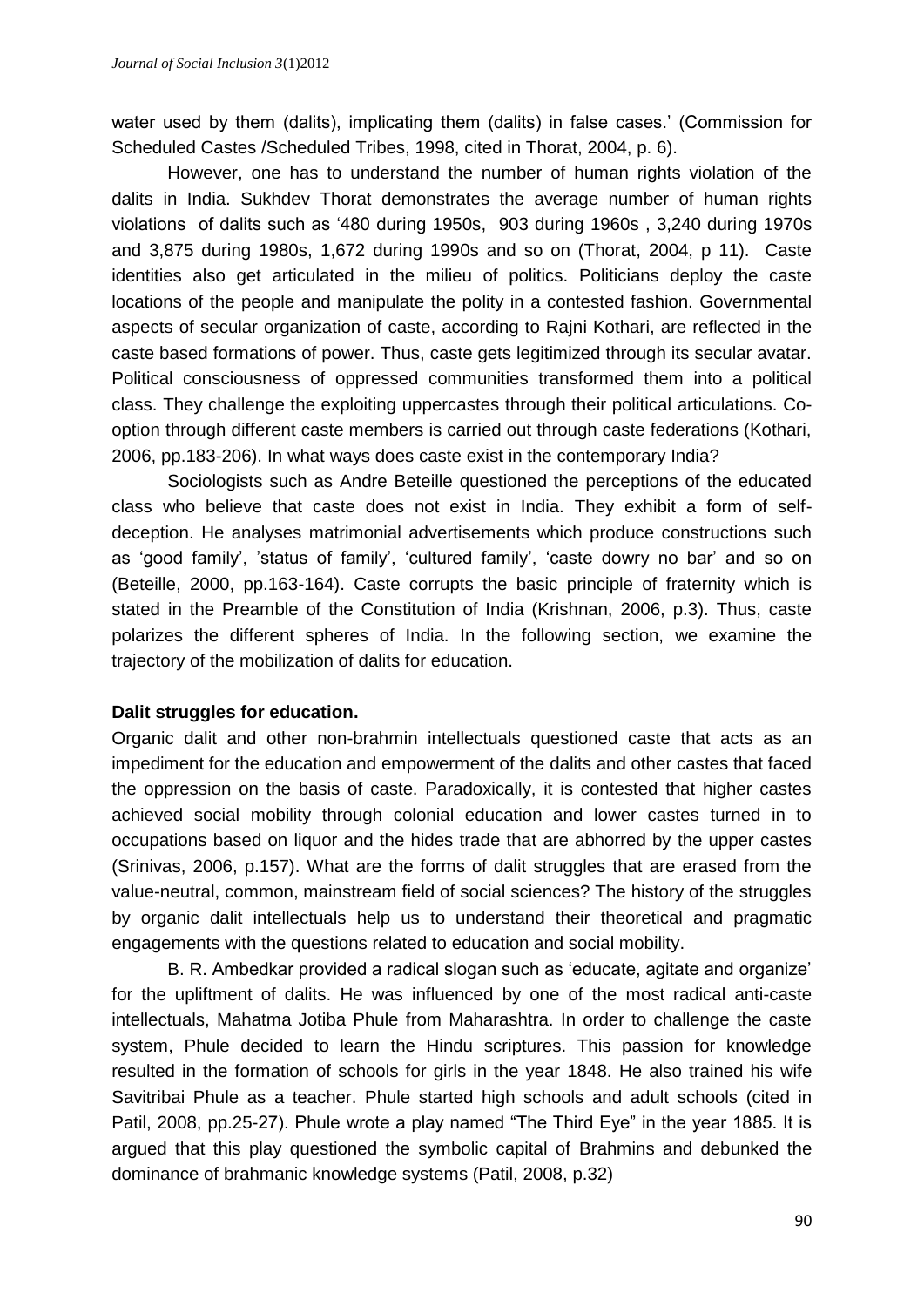Anti-caste intellectual such as Shahu Maharaj from Maharashtra realized that lower castes did not have any representation in the state services and started five independent schools for lower caste students during the period 1896-1897 (cited in Patil, 2008, p.38). Similar forms of dalit assertions emerged in the different states in India. It is asserted that Ayyankali, an organic dalit intellectual from Kerala formed an organization for dalits named *Sadhujanaparipalana Sangham* (Group that protects the Marginalized) and argued for the education of dalit children in the year 1907 to the British colonizers (Chentharassery, cited in Neelakandan, 2010, p.12). This moment of assertion is similar to Mahatma Jotiba Phule's approach towards the education of the dalits (Neelakandan, 2010, p.12).

Ayyankali educated dalits girls at a place named *Ooratambalam* and started lower primary school for dalit children. He challenged the upper caste Hindus who disrupted the education of untouchable students in the year 1910. Dalit faced atrocities from upper castes during their protests for the right to education. He argued that graduates should emerge from his community and construct library and infrastructure for vocational skill development (Ramadas, cited in Neelakandan, 2010, p.12).

Another organic dalit intellectual from Kerala, Poykayil Appachan, converted to Christianity to challenge the caste based exploitation of the Hindu religion and realized that Christianity too reproduced the ideology of caste in India. Thus, he founded an alternative dalit-theological praxis named *Prathyaksha Raksha Daiva Sabha*  (Kochukunju, 2008, p.299). Therefore, he burned the *Bible* like Ambedkar burned the *Manusmriti* (Neelakandan, 2010, p.13). Poykayil Appachan founded primary schools, English medium schools and schools of vocational education for dalit students in the year 1910 (Kochukunju, cited in Neelakandan, 2010, p.13). Due to the constraints of space, it is impossible for us to delineate the diverse forms of struggles by dalits in different states in India.

The next section explores the measures of social inclusion that exist for dalits. We are focusing on the diverse dimensions of this rights discourse and responses of non-dalit communities to it.

# **Portrait of the included/excluded?**

Mark Gallanter argued that the Indian constitution (1950) reserved spaces in employment that come under the public sector for scheduled castes and scheduled tribes which exist under the public sector (Galanter, 1991). According to Thomas Weisskopf, Positive Discrimination policies (reservation policies in India) equipped dalit students to get entry in to the higher education and their performance becomes affected due to their 'weaker educational background'. These policies leverage the integration of dalits in to societal elites and influential positions (Weisskopf, 2004, p.4349). According to Thomas Weisskopf:

Positive discrimination can be defined as the provision of some amount of preference, in processes of selection to desirable positions in a society, to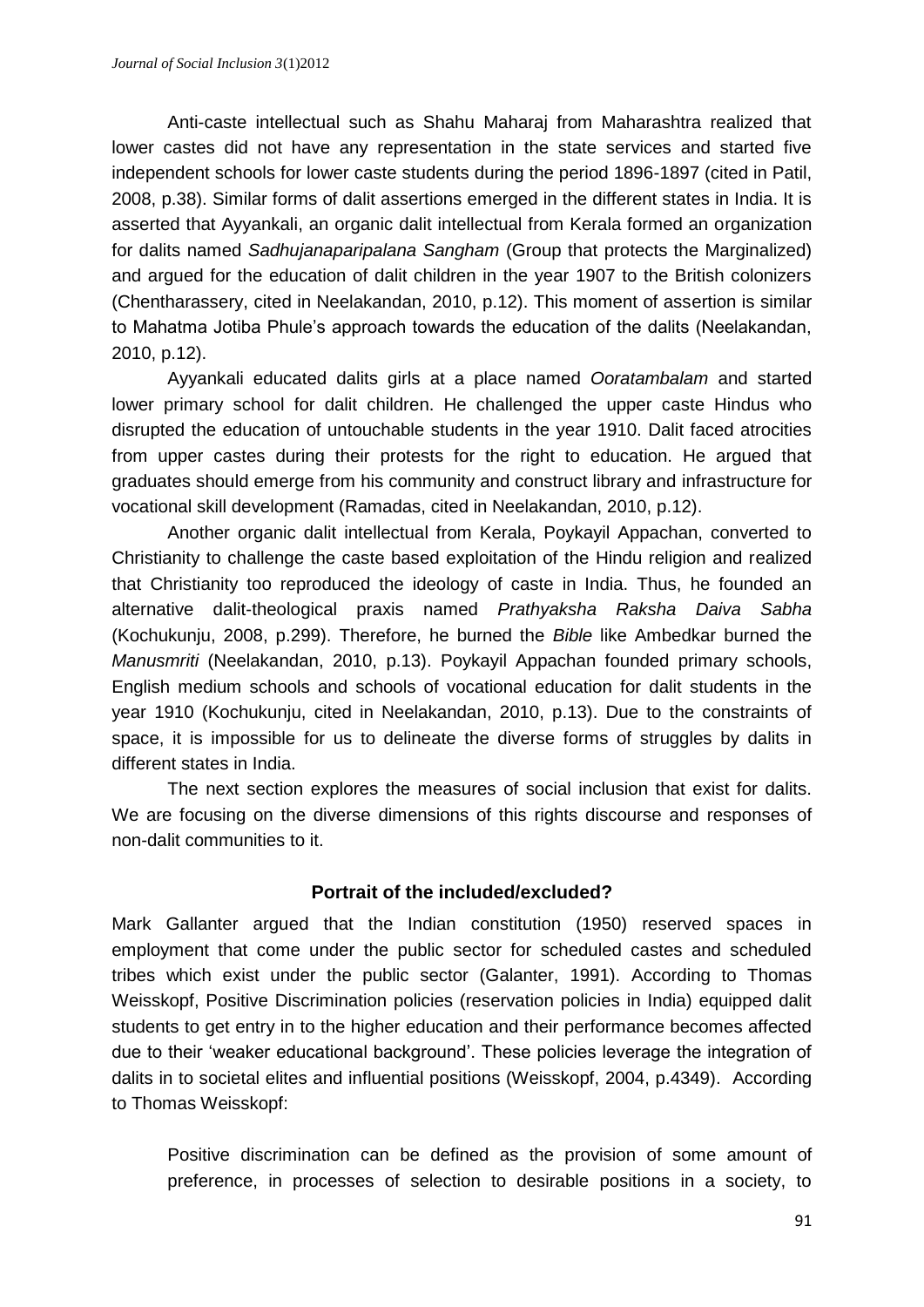members of groups that are underrepresented in those positions. The preferences may be provided in various forms-reserved seats in separate competitions, or preferential boost in a single competition; but it always has the effect of increasing the number of members of an eligible underrepresented group selected to a desirable position. (Weisskopf, 2006, p.25)

However, the specificity of dalit identity produces conflicts related to their education. Dalits face constraints due to their prior status as untouchables (Nambissan, 1996). Consequently, ethnocentrisms which have to be confronted on the basis of caste, starts from their birth. It is important to explore the social dimensions of their schooling before engaging with their issues related to higher education.

Caste location influences their representation in the schools (Nambissan, 2006, p.259). The enrolment and literacy rates of dalits were law during 1940s (Nambissan, 2009, p.1). In a study based on the education of dalit children, Rajasthan noted:

Among SC (scheduled caste) household, the enrolment of children among *Balmikis* drops from a low of 34 percent in the 5-10 year cohort to an abysmal 20 percent in the 14-18 year age group. Among *Bhagarias*, hardly any child goes to school. Gender differences are sharp. Among *Balmikis* for instance, the percentage enrolment of girls barely reaches double figures. (Nambissan, 2009, p.3)

Dalit pupils face different forms of discrimination in the school. They are not allowed to drink water from the common tap. Dominant caste pupils think that by doing so, dalit students will pollute the water. Teachers do not take any action against uppercaste students for their recalcitrant behaviour (Nambissan, 2009, p.5).According to Geeta Nambissan, the class room is segregated on the basis of caste. Dalit students are forced to sit in the corners of the class room or in the back rows (Nambissan, 2009, pp.7-8). Absence of dalit history was reflected in the curriculum. It is argued that some of the students argued that including the history of dalit leaders such as Ambedkar may create consciousness among dalit students (Nambissan, 2009, p.10).They do not participate in the co-curricular activities because teachers do not trust in their competence. According to Geeta Nambissan, they lack cultural capital when compared to the students from the higher castes (Nambissan, 2009,p.11).The drop out percentage of dalit students during the period up to class Vth were 41.47 percent, up to class VIIIth 59.93 and up to class X, 71.92 respectively (Mungekar, 2006. p.16).

The exclusion that is prevalent in the higher education also restricts their social mobility. Dalit students thus face tangible and intangible ways of social exclusions during their school days to that of higher education. The following section examines the manner in which dalit students respond to the question of caste.

What are the modalities of resistance against caste in higher education? How does dalit community engage with their right to education? We argue that the diverse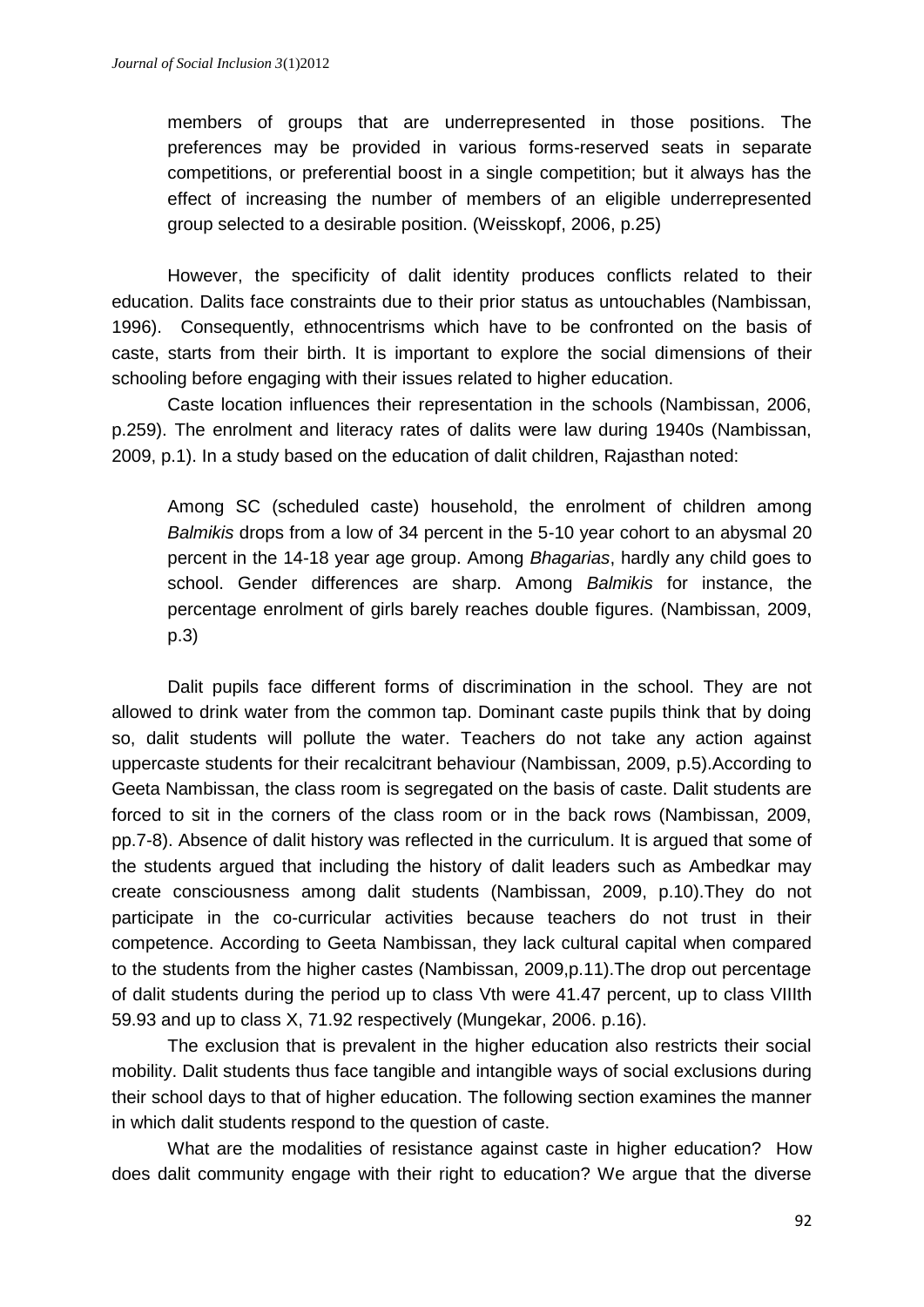forms of their experience reflect the persistence of horrendous caste based inclusion. Therefore, we are mapping those experiences through some of the write-ups, biographical narratives, information produced by dalit activist groups and so on.

What are the social forces that lead a dalit student to commit suicide? Senthil Kumar, a doctoral candidate of the University of Hyderabad, who belonged to the dalit community, committed suicide on February, 24, 2008. The Senthil Solidarity Committee (henceforth SSC) which was organized to address this issue argued that university authorities neglected this issue. Senthil was the first who entered in to the field of higher education. The aspiration of a first generation dalit student for higher education has to be understood as an undercurrent of this incident. A Supervisor/ Advisor for his doctoral research was not allotted. His fellowship was stopped and SSC argued that a fellowship is important in the academic life of poor dalit students. However, SSC interpreted that faculty who teach 'pure sciences' undermined the issue of caste based discrimination under the guise of 'objectivity' and 'national progress'. Interestingly, SSC draws parallel between the discrimination of dalit students in other states of India. They pointed out that another dalit student committed suicide in the Indian Institute of Science, Bangalore (Senthil Solidarity Committee, 2008, pp.10-12). Dalit students are undergoing acute forms of discrimination in different institutes in India. Another dalit doctoral candidate of the National Institute of Immunology committed suicide on 16th April, 2011 and this reflects the feudal character of Indian society (Insight Foundation, 2011). According to the Insight Foundation, dalit students such as Shrikant, Ajay. S. Chnadra, Jaspreet Singh, Prashant Kureel, G. Suman, Ankita Veghda, D. Syam Kumar, S. Amaravathy, Bandi Anusha, Pushpanjali Poorty, Sushil Kumar Chaudhury, Balmkund Bharti, J.K. Ramesh, Madhuri Sale, G. Varalakshmi and Manish Kumar committed suicide during the period of 2009-2011 (Insight Foundation, 2011). The information on suicides which are given by the non-governmental organization does not explore the forms of caste based ideologies that exist in Indian higher education.

However, the inclusion acquires a stark dimension in the public as well as the private life of dalit students. According to Sukumar, so called 'liberal' and 'progressive' non-dalit students and non-dalit teachers were absent in the public meeting organised by the dalit students organization in relation to the suicide of Senthil Kumar (Sukumar, 2008, p.14). Death, for Sukumar, happens in the day to day life of the dalit student in 'merit' mongering higher echelons of education. He deploys death as a metaphor to explain the severity of the oppression of the dalit students. In other words, death as a metaphor symbolizes the social exclusion. Consequentially, Sumkumar classifies those dalit students as 'inferior outsiders' (Sukumar, 2008, p.15) who confront an ethnocentriccaste based public. For example, dalit students are made to sit separately while writing entrance examinations for some universities. At the same time, harassment of dalit students happens in the form of calling by caste name, comments on the base of habits, colour, culture and so on. These oppressive conditions expose the caste hegemony (Sukumar, 2008, p.15). Dalits, for Sukumar, are excluded from the cultural festivals, birthday parties and farewell by the non-dalit/higher caste peers because of dalits' lack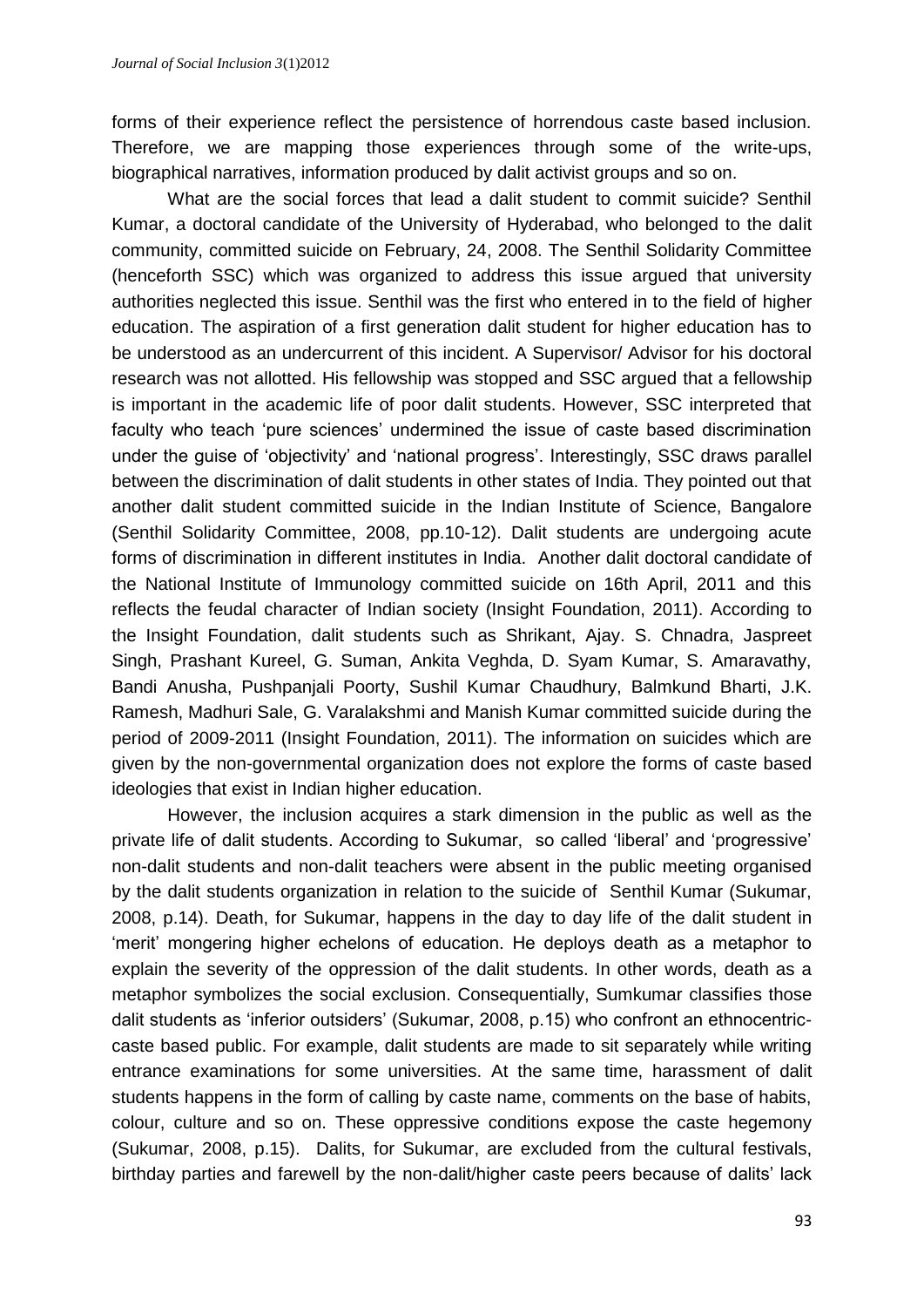of proper dress and sophisticated language. Dalit students cannot reproduce dominant caste based etiquettes because of their fixed identities. This alienation also permeates to the regulation of dominant caste girls by dominant caste boys in order to avoid mixing with dalit boys. Dalit students who articulate dalit student politics are boycotted by the non-dalit students (Sukumar, 2008, p.16). Sukumar illustrates these incidents as part of the 'day to day exclusion' of the dalit students. Interestingly, he links these forms of marginalizing tendencies with the production of knowledge in the universities. Non-dalit teachers do not supervise dalit students for research by blaming that dalit students are not fluent in English language. Ideology of caste structures the sense of pollution and workers in the mess halls were reluctant to serve dalit students. Non-dalit students used to have separate dish and cups, rather than using the common utensils to avoid the pollution by the presence of the dalit students. Sukumar also maps the derogatory language used by non-dalit students for dalit students. Non-dalit students use terms such as 'pigs', 'government's son-in-laws' (This term signifies that dalit students avail the benefits of positive discrimination), "bastards", "son of god" (translation of the Indian Gandhian term), 'beggar' and so on. They also wrote the word 'bastard' in a poster on B. R. Ambedkar (Sukumar, 2008, p.17). It shows that higher castes students hate Ambedkar for providing revolutionary potentials to dalits. They face discrimination while searching for jobs after the completion of higher education.

Social exclusion of dalits is not only based on the past identities but it can be visible in the 'caste favouritism' and social exclusion of dalits and Muslims in the modern sector of the economy (Thorat & Attewell, 2007, pp.4141-4145).Those dalits who are converted in to Islam and Christianity are not getting any benefits of reservation (Sikand, 2006. pp.79-82). Hiring practices in India too suffer from the loss of transparency and it has repercussions in the dalit students' search for jobs (Deshpande & Newman, 2007, pp.4133-4140).

Dalit students are facing the threats from the emerging anit-reservationist groups. Media in India which is supposed to be a part of democracy is also supporting such nondemocratic, totalitarian, caste based political groups. The print and electronic media which provided coverage for the candle light protests of anti-reservationist medical students and junior doctors of Delhi's elite public funded medical institutions. The same media did not cover the rallies by the pro-reservation students (Sadgopal, 2006, p.90).

The logic of anti-reservation projects dalit students in a particular fashion:

Mainstream Indian society, which is largely casteist, associates reservation with low academic performances of dalit students. In other words, it has become a reactionary metaphor in the minds of non-dalit candidates. Most of them consider dalit candidates as mere beneficiaries of reservation. (Sanil, 2006, p.98).

Education is a means to dignity for the dalits in the north India. They are caught in the lack of access to formal education and salaried jobs. They are excluded from 'dignity', 'individual freedom' and 'meaningful employment' (Jeffrey, Jeffrey & Jeffrey: 2004,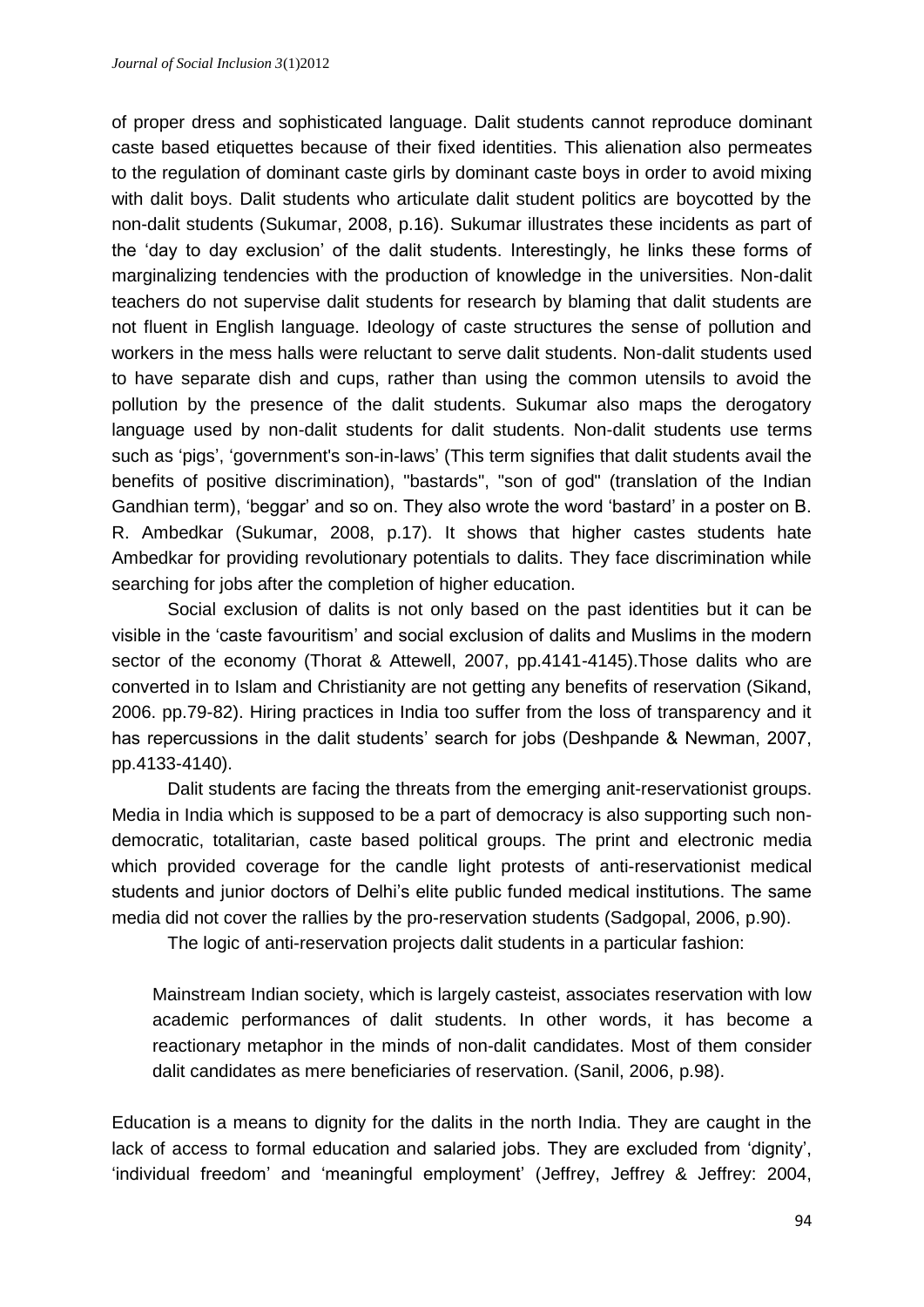p.976). Education signifies different meanings for the stratified, dalit communities in India. It is pivotal to understand some of the key arguments of dalit intellectuals related to their social mobility. They emphasized on the 'diversity in the admissions' in the educational institutes and 'diversity in the workforce'. It is opined that demands for diversity have to recognize the absence of dalits in the enrolment in higher disciplines and jobs that ensure their social mobility (Rao, 2002, p.2998). How does upward mobility affect the existence of dalits? Dalits with upper income too face different forms of exclusion and discrimination (Desai and Kulkarni, 2008, p.268). Thus, a sort of cynicism enters among the dalit writers who have reflected on the subtle forms of caste based discrimination in higher education (Gajarawala, 2010, p.348). How do dalit students respond to the persistence of the ideology of caste?

According to a dalit student, educational institutes internalize caste based oppression and diverse aspects of education such as textbooks, examinations, and evaluation systems that exclude others and privilege brahminical castes. Simultaneously, universities do operate as the 'gatekeepers to the uppercaste kingdom in India' (cited in Tharu, Poduval & Kumar, 1998, p.2702).

The discourse of development also is tainted by the caste. States in India such as Kerala which has highest social development indicators, also witnessed suicides of dalit students:

…dalit students like Rajani and Neethu have committed suicide in Kerala. Rajani the daughter of a daily wage labourer could not pay for her education. Nor could she get education loans, since like most impoverished dalits, her family had no land or property against which she could take a loan. She had difficulty coping with college lessons and being from a family of daily labourers, had no parental guidance in her education. In desperation, she killed herself. And Neethu, a student of class XI in a Christian management school, killed herself because of her abusive class teacher, Reji. The teacher used to insult her with derogatory remarks about her caste and the quota system and also made harsh sexual comments. As we can see Christians retain the subordinate stereotypes regarding dalits and reservation (Sanil, 2006, p.98).

Dalit students undergo certain intangible forms of social exclusion. Parents of dalit children too experience bias based on caste:

….when the results of the joint entrance examinations for Medical and Engineering courses were announced, non-dalit parents offended the feelings of dalit parents. In a brahmanical public space, the reservation debate was a regular fixture. Not only do the uppercastes believe quotas to be a tool, to deal with dalit inefficiency, they also believe that their own wretchedness, if any is simply a side effect of the reservation policy. And the education system does not help. Dalit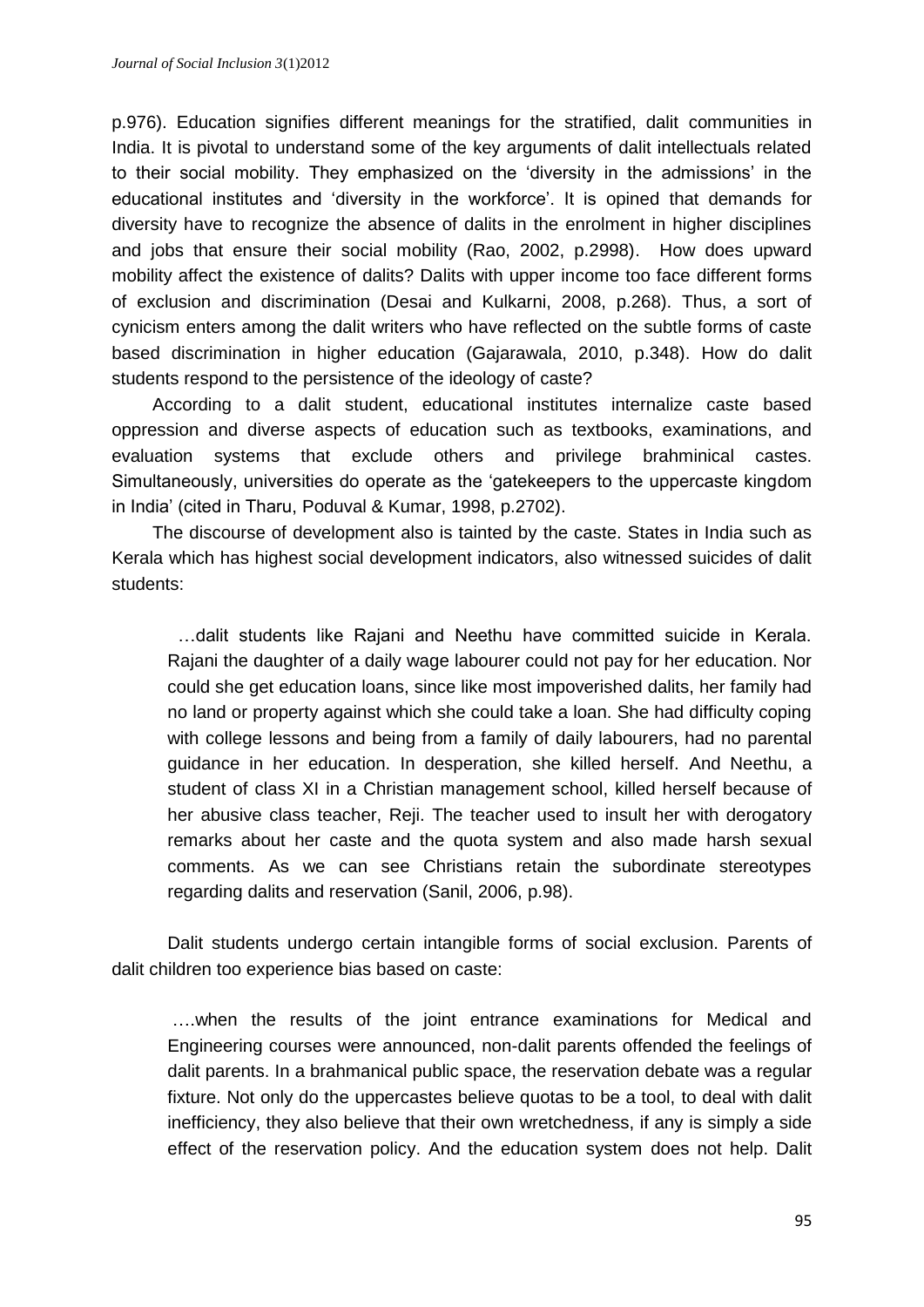students who score high marks in the entrance examinations are shunted to the Scheduled caste list and not included in the general category (Sanil, 2006, p.99).

Practice or thinking on social exclusion differs when we consider the internal differentiations among dalits. For instance, dalit women experience internal patriarchy from dalit men and extern patriarchy from non-dalit women/men (Guru, 1995; Rege,1998). Thus, their lower socio economic development conditions their gender inequality irrespective of the constitutional safeguards for the weaker sections (Dunn, 1993, pp.53-70). The development of dalit women through higher education aggravate when we look at their caste-class location from other non-dalit women. It remains as a central question in the demands for reservation for women. It is asserted that reservation for dalit women and Muslim women should differ from the non-dalit/Muslim- elite women (Patil, 2005, pp.7-12). Thus, we argue that dalit students undergo policies of social exclusion and multiple practices of social exclusion. Their grievances and angst are registered in different forms. Ironically, the ideology of caste remains in the psyche of the majority in India .It constantly reproduces the oppression of dalits.

# **Reflections on Resistance**

Scholastic enclosures on social inclusion/ exclusion in India are detached from the realities of the dalit students. Inclusive policies on education have become common words in the Indian policy regime (Thorat, 2008, p.10). According to Gopal Guru, social sciences in India operate with a certain form of divisive interests which convert academicians to different camps of producers of theory and constructors of empirical investigation. Thus, it produces 'theoretical brahmins' and 'empirical shudras'. In other words, producers of knowledge are classified according to the nature of the production of their knowledge. So, he raises the questions whether dalits can do theory and what are the parameters that are legimatized in the field of theory production. This divide marginalizes the dalits in to stigmatized identities in the terrain of intelligentsia (Guru, 2002, pp.5003-5009). However, the dilemmas of dalit before becoming a thinker or theorist lies in their social inclusion or exclusion related to education in general and higher education in particular. As a result, the process of becoming a dalit theorist is essential for the registering of their voices, but the fundamental question is to address the forms of inclusion/ exclusion. Scholastic enclosures on exclusion, theory building is superficial and avoids the basic dalit issues related to education.

Pierre Bourdieu theorized scholastic enclosures as follows:

….The effects of scholastic enclosure, reinforced by those of academic elitism and the prolonged existence of a socially very homogenous group, inevitably favour an intelletualocentric distance from the world. The social and mental separation is , paradoxically, never clearer than in the attempts-often pathetic and ephemeral –to rejoin the real world….whose irresponsible utopianism and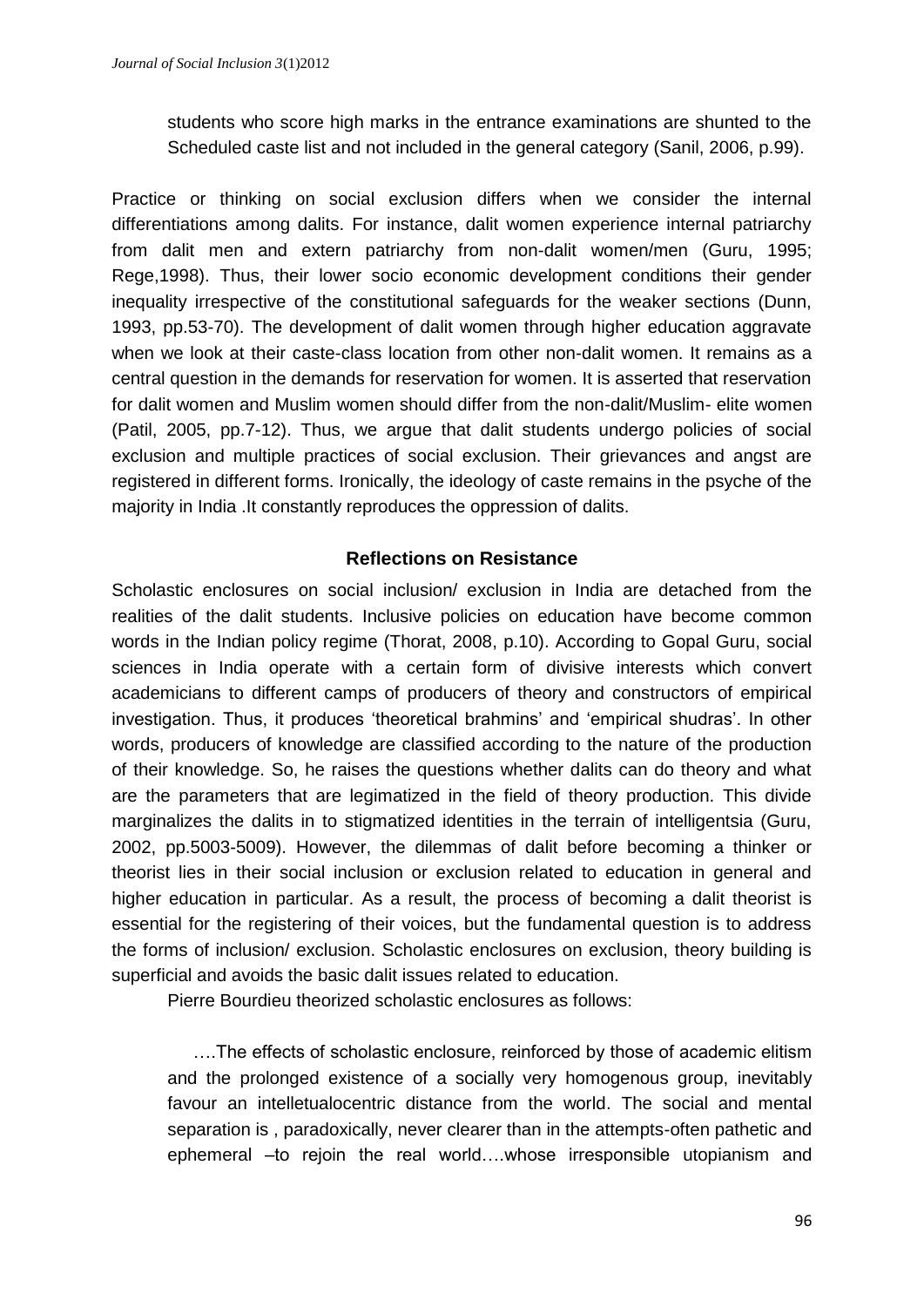unrealistic radicality bear witness that they are still a way of denying the realities of the social world. (2000, p.41)

It is criticized that discourses of social exclusion do not challenge the insufficiency of the capitalist system and presuppose the instrumentalist approach of including the excluded (Verma, 2011, p.96). Dalit students are situated within the paradoxical sphere of caste based exclusion, positive discrimination and a socially (caste based) regulated economy.

Social exclusion/inclusion of dalit students operates in conjunction with the rapid privatization of education. Thus the question of affirmative action for dalit students is challenged as a threat to the 'merit' of the non-dalit students who do not have access to affirmative action. The experiences of the dalit individuals show us the diverse dimensions of social space of the higher education in India. Social space, for Pierre Bourdieu, is composed of the possession of the diverse forms of capital and it is related to the space of dispositions (Bourdieu, 2001, p.15). Some of the critiques on the nature of the social sciences in India and their engagements with dalits or the social space of the dalits with in the realm of social sciences can be taken as one of the primary way of our critical investigation related to the exclusion/inclusion of dalit students. In a Bourdieuan sense, the aforementioned debate prompts us to engage with certain form of reflexivity. According to Pierre Bourdieu, reflexivity is a device to construct science and responsible politics (Bourdieu, 1996, p.194). We argue that dalit reflexivity that critically examines the fashionable academic and policy is required to produce critical knowledge on social inclusion/exclusion. The ideology of caste acquires new forms and strengthens the exclusion of dalits in general and dalit students in particular. Dalit students have to regain their self respect through genuine political assertions and detach themselves from the depoliticized-civil societal (Non-Governmental Organized) dalit groups. The challenge lies in addressing the complex webs social inclusion policies, caste bound social exclusions and shifting notions of educational practices.

#### **References**

- Ambedkar, B.R. (1989). Annihilation of caste, in V.Moon (Compiled) *Dr.Babasaheb Ambedkar Writings and Speeches'*, (pp.25-85), (1), Education Department: Government of Maharashtra.
- Ambedkar, B.R. (2006). Castes in India: Their Mechanism, genesis and development, in M. Mohanty (Ed.). *Class, Caste and Gender: Reading in Indian Government and Politics* (pp.131-153), (5), New Delhi: Sage Publications
- Beteille, A (2000.) Caste in Contemporary India, in C.J.Fuller (Ed.). *Caste Today*, SOAS studies on South Asia: Understandings and Perspectives (pp.150-179)New Delhi: Oxford Univeristy Press
- Bourdieu, P. (2000). *Pascalian Meditations*, Cambrdige: Polity Press
- Bourdieu, P. & Waquant, L. (1996) *An Invitation to Reflexive Sociology*, Chicago: The University of Chicago Press.
- Bourdieu, P. (2001). *Practical Reason: On the theory of Action*. Cambridge: Polity Press.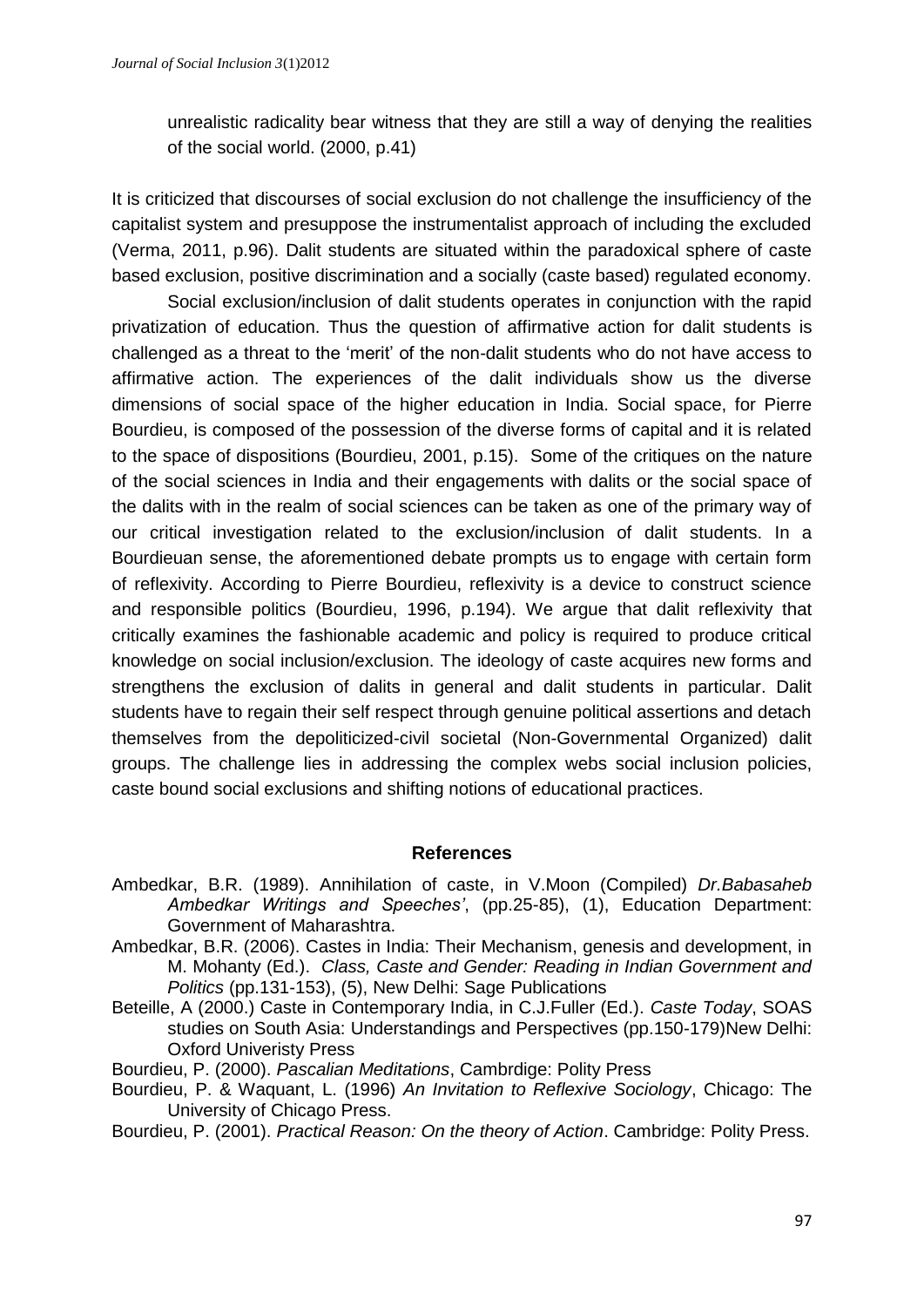- Chakravarti,A(2006) Caste and agrarian Class: a view from Bihar, in M. Mohanty (Ed.).*Class, Caste and Gender: Readings in Indian Government and Politics*, (pp.47-88),(5), New Delhi: Sage Publications
- Desai, S. & Kulkarni, V. (2008). Changing educational inequalities in the context of affirmative action in India. *Demography*, 45(2), 245-70.
- Deshpande, A. & Newman, K. (2007). The role of caste in post-university employment expectations. *Economy and Political Weekly*, 42(41), 4133-4140.
- Dunn, D. (1993). Gender inequality in education and employment in the scheduled castes and tribes of India. *Population Research and Policy Review*, 12(1), 53-70
- Gallanter, M. (1991).*Competing Equalities: Law and the Backward classes in India*, Delhi: Oxford University Press.
- Gajarawala, T. J. (2010). Miseducation: Dalit and Beur writers on the antiromance of pedagogy .*Comparative Literature Studies*, 47(3), 346-348.
- Guru, G. (2006). The Language of Dalitbahujan Political Discourse, in M. Mohanty (Ed.). *Class, Caste and Gender: Reading in Indian Government and Politics*, (pp.256- 267), New Delhi: Sage Publications.
- Guru, G. (2002) How Egalitarian are the Social Sciences in India, *Economic and Political Weekly*, 37(50), 5003-5009
- Guru, G. (1995). Dalit women talk differently, *Economic and Political Weekly*, 30(41/42), 2548-2550.
- Insight Foundation (I.F) (2010). *On suicides of dalit students in India's premier educational institutions*. Countercurrents, Retrieved from <http://www.countercurrents.org/insight300411.htm>
- Jaffrelot, C. (2004) *Dr. Ambedkar and Untouchability: Analyzing and Fighting Caste*, New Delhi: Permanent Black.
- Jeffrey, C. & Jeffrey, P. & Jeffrey, R. (2004). "A useless thing!" or "Nectar of the gods? The cultural production of education and young men's struggle for respect in liberalizing north India, *Annals of the Association of the American Geographers*, 94(4), 961-981.
- Kasbe, R. (1985). *Ambedkar and Marx* (Marathi) Pune: Sugawa publications.
- Krishnan, P.S. (2006) Logical step forward in *Debating Education 3: The Reservation Issue*, (pp.3-14) New Delhi: Safdar Hashmi Memorial Trust (SAHMAT).
- Kochukunju, S. (2008). Poykayil Sreekumara Guru: A dalit social reformer and a renaissance leader of Kerala. *Journal of Literature and Aesthetics*, 299-302.
- Kothari, R. (2006). Caste in Indian Politics, in M. Mohanty, (Ed.). *Class, Caste and Gender: Readings in Indian Government and Politics-5*, (pp.183-206), New Delhi: Sage Publications.
- Mungekar, Bhalchandra (2006). In Defence of Quotas' in *Debating Education 3:The Reservation Issue*, (pp.15-18),New Delhi: Safdar Hashmi Memorial Trust(SAHMAT).
- Nambissan, G.B. (1996). Equity in Education? Schooling of Dalit children in India, *Economic and Political Weekly*, 31(16/17), 1011-24.
- Nambissan, G. (2006). Dalits and the Rights to Education, in Ravi Kumar (Ed). *The Crisis of Elementary Education in India*, (pp.224-265), New Delhi: Sage Publications.
- Nambissan, G. (2009). Exclusion and Discrimination in Schools: Experiences of Dalit Children, Working Paper Series, (pp.1-31), 1(1)New Delhi: Indian Institute of Dalit Studies and UNICEF.
- Nanda, M. (2006). *A Prophet Facing Backward*, New Delhi: Critical Quest.
- Neelakandan, S.M. (2010). Questioning Caste and Gender in Kerala, *Women's Link*, 16(3), 11-17.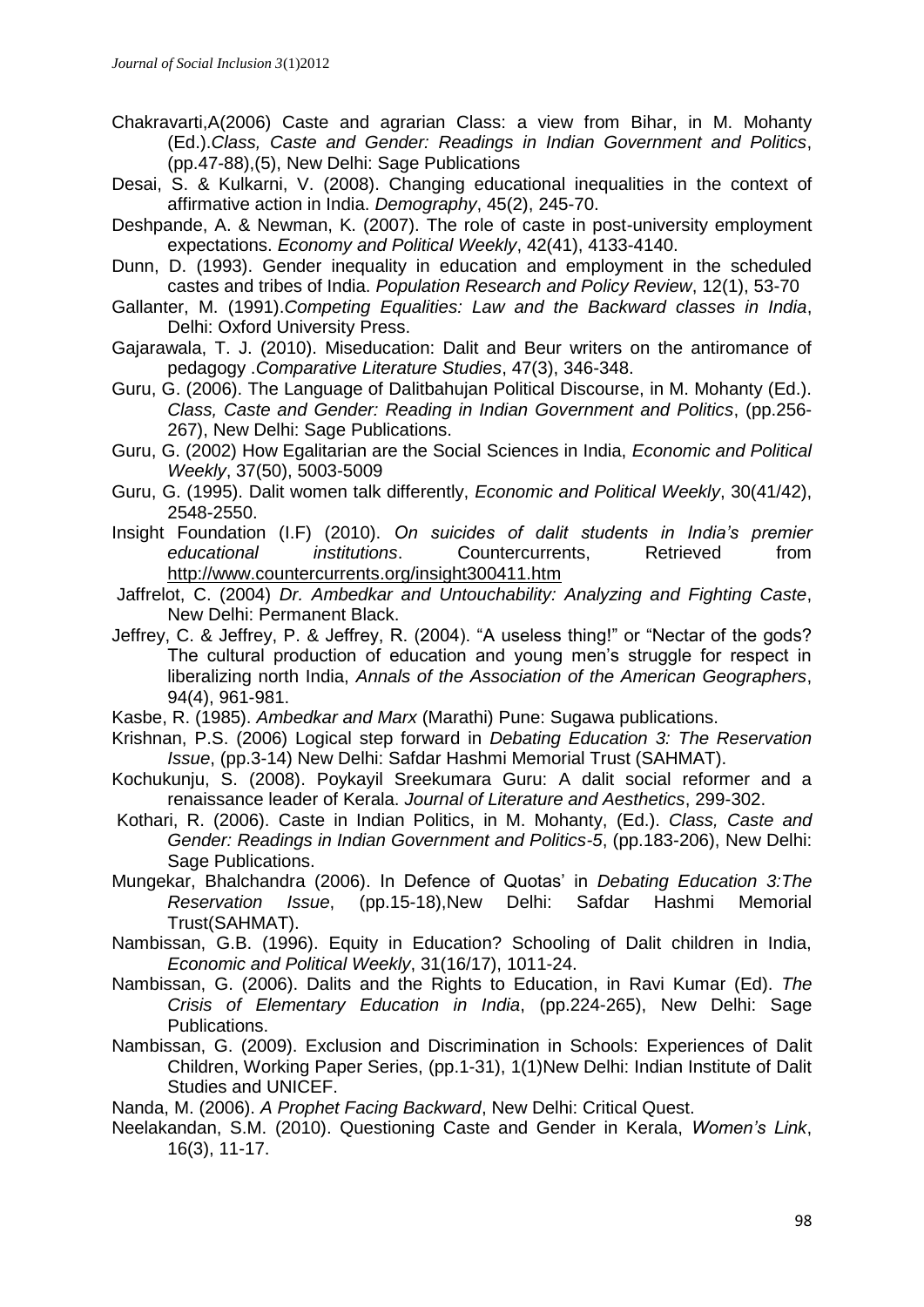- Omvedt, G. (1994). *Dalits and Democratic Revolution: Dr. Ambedkar and the Dalit Movement in Colonial India*. New Delhi: Sage Publications.
- Patil, M.S. (2008). Caste System and Dalit Feminism: A Comparative Study of Mang and Mahar Women in Maharashtra. *Unpublished Doctoral Dissertation*, Jawaharlal Nehru University.
- Patil, M,S. (2005). History and Reform in the Reservation Debate. *Insight Magazine*, 1(7&8), 7-12.
- Ramadas, C. (2006). *Ayyankali: With Regards*, (Malayalam), Ernakulam: Dooth Books.
- Rao, S.S. (2002). Dalits in Education and Workforce. *Economic and Political Weekly*, 37(29), 2998-3000.
- Rege, S. (1998). Dalit Women Talk Differently: A critique of difference and towards a dalit feminist standpoint position, *Economic and Political Weekly*, 33(44), 39-46.
- Sadgopal, A. (2006). Anti-reservation Shrill: Images Vs Reality, in *Debating Education 3: The Reservation Issue*, (pp.90-96). New Delhi: Safdar Hashmi Memorial Trust (SAHMAT).
- Sanil, M. N. (2006). Still A Part Apart, *The Little Magazine*, vi(4&5), 97-99.
- Senthil S, C. (2008). Caste, higher education and Senthil's suicide, *Economic and Political Weekly*, 43(33), 10-12.
- Sikand, Y. (2006). Defining Dalits, in *Debating Education 3:The Reservation Issue*, (pp.79-82), New Delhi: Safdar Hashmi Memorial Trust(SAHMAT).
- Srinivas, M, N. (2006). Caste in modern India, in M. Mohanti (Ed.). *Class, Caste and Gender: Readings in Indian Government and Politics-5*, (pp.154-182) New Delhi: Sage Publications.
- Sukumar, N. (2008). Living a Concept: Semiotics of Everyday Exclusion. *Economic and Political Weekly*, 43(46), 14-17.
- Tharu, S., Poduval, S. & Kumar. P. (1998). Higher Education, New Agendas, New Mandates, *Economic and Political Weekly*, 33(42/43), 2701-2702.
- Thorat, S. (2004). *The Hindu Social System and Human Rights of Dalits*. New Delhi: Critical Quest.
- Thorat, S. & Attewell, P. (2007). The Legacy of Social Exclusion: A correspondence study of job discrimination in India, *Economic and Political Weekly*. 42(41), 4141- 4145.
- Thorat, S. (2008). Higher Education in India: Status, Emerging Issues and Approach in the Eleventh Plan, (pp.1-20) Fourth J.P. Naik Memorial Lecture, New Delhi: Educational Records Research Unit, School of Social Sciences, Jawaharlal Nehru University.
- Verma, V. (2011). Conceptualizing Social Exclusion: New Rhetoric or Transformative Politics, *Economic and Political Weekly*, (XLVI/50), 89-97.
- Weisskopf, T. E. (2004). Impact of Reservation on Admissions to Higher Education in India, *Economic and Political Weekly*, 39(39), 4339-4349.
- Weisskopf, T. E. (2006). 'With Reservations', *The Little Magazine*, vi(4&5), 24-32.

# **Biographical Notes**

**Sanil Malikapurath Neelakandan** is a research scholar at Centre for the Study of Social Systems, Jawaharlal Nehru University, New Delhi, India. His area of interest is social theory.